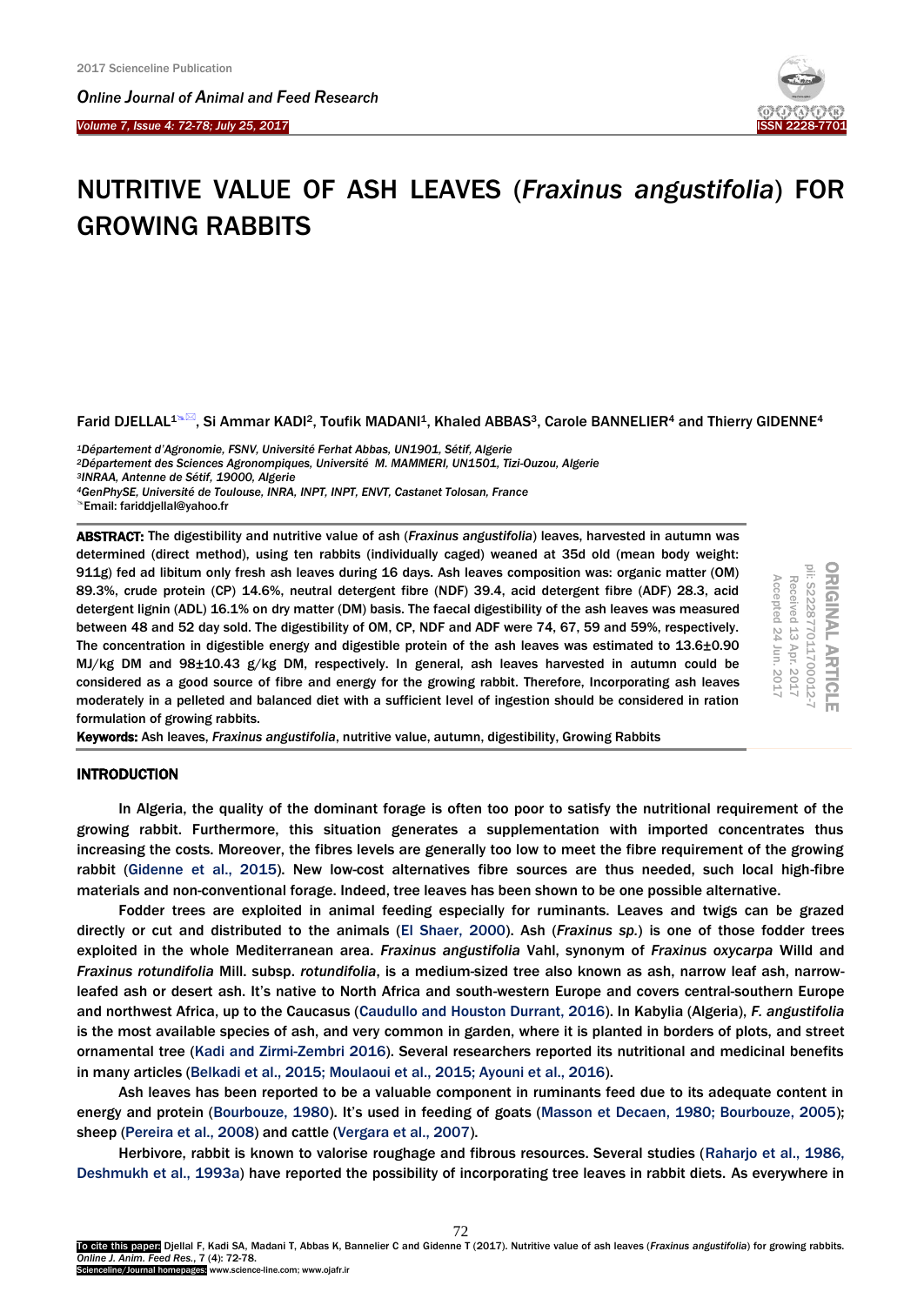the world, tree leaves are used as fodder source for rabbits in traditional farms in Algeria [\(Saidj et al., 2013\).](#page-6-0)  However, the traditional knowledge about use of plants was not well explored [\(Lukefahr and Cheek, 1990\).](#page-6-0)

Several studies (Raharjo et [al., 1986; Deshmukh et al. 1993a; Kadi, 2012\)](#page-6-0) have reported the possibility of incorporating tree leaves in rabbit diets. Nevertheless, their nutritive value is not available in feed tables; which is the case of most natural herbaceous fodders, where even the data about their chemical composition is scarce [\(Kadi](#page-6-0)  [and Zirmi-Zembri, 2016\).](#page-6-0)

With 16.4 % of crude protein [\(Villar et al., 2006\)](#page-6-0) and 12 to 15% of ADL [\(Petisco et al., 2005\),](#page-6-0) ash leaves would fit the minimal nutrient requirement of growing rabbits reported by [Gidenne et al. \(2015\)](#page-6-0). Accordingly, we aimed to determine, via the direct method [\(Villamide et al., 2010\),](#page-6-0) the nutritive value for growing rabbits of the fresh ash (*Fraxinus angustifolia*) leaves harvested in autumn.

## MATERIALS AND METHODS

# Animals and diets

Ten local white rabbits, weaned at 35 d of age (mean weight:  $911 \pm 128$  g) and placed in wire mesh individual cages (56  $\times$  38  $\times$  28 cm) in flat deck disposition, were used to assess the nutritive value of ash leaves. The study complied with the University of Tizi-Ouzou guidelines on ethical standards.The green leaves of ash tree (*Fraxinus angustifolia)* were harvested manually, daily in the morning and distributed *ad libitum* as sole feed for the rabbits (Figure 1). Permanent access to clean fresh water is available using an automatic watering. Samples of ash leaves were collected throughout the digestibility trial period, mixed and stored in polyethylene bag at –20 ºC until the chemical analysis.



#### Digestibility trial

After a 12 days adaptation period (52 d old), rabbits were used for the digestibility trial, following the European reference method described by [Perez et al. \(1995\).](#page-6-0) The cages were equipped with a wire net under the floor to collect individually and totally the hard faeces during a 4-day period. Faeces were stored daily in polyethylene bags at –20 ºC until chemical analysis. Two samples of ash leaves were collected every day during the 4 days. The first sample is collected at the moment of the distribution for rabbits. The second concern the daily ash leaves refused in order to determine their dry matter.

#### Analytical methods

The chemical analyses were performed at INRA of Toulouse (UMR 1388 GenPhySe, France). Dry matter, crude ash, crude protein (N x 6.25), energy (adiabatic calorimeter Parr), Van Soest fibre (NDF, ADF and ADL) were measured on ash leaves and faeces according to EGRAN harmonised procedures [\(EGRAN, 2001\).](#page-6-0)

#### Statistical analysis

The results obtained were treated using Excel 2013 Microsoft® software. Because only one diet was used, the results are presented with only mean and standard error and without any statistical test. Apparent digestibility coefficients for dry matter, organic matter, crude protein, gross energy, neutral detergent fibre and acids detergent fibre of ash leaves were determined for each animal as:

Apparent digestibility =  $(NI - NFE/NI) * 100$ 

With:

NI = Nutrient intake, NFE = Nutrient fecal excretion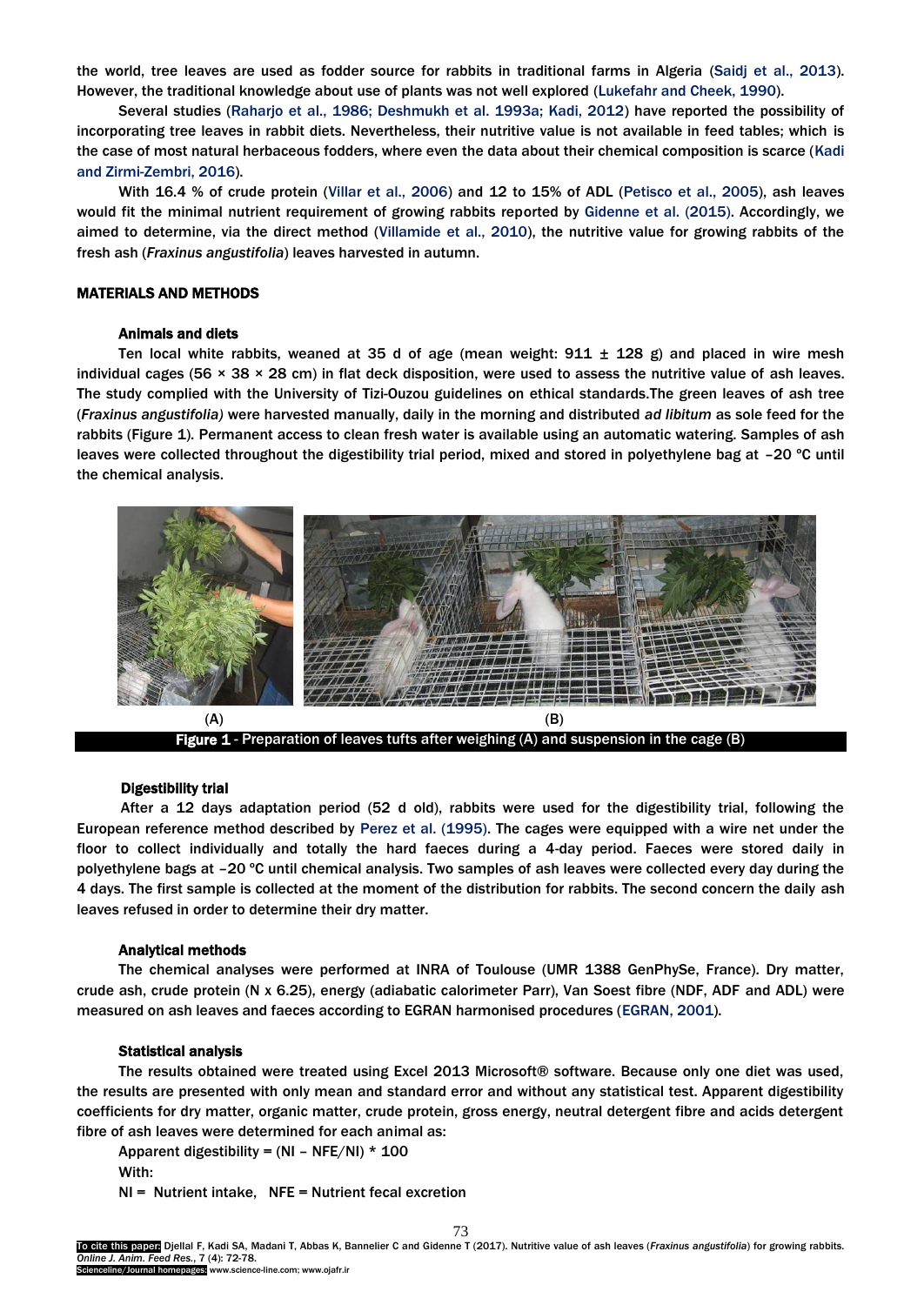#### RESULTS AND DISCUSSION

#### Chemical composition

According to their chemical composition (Table 1), ash tree leaves seem to be relatively balanced feedstuff for rabbits. Indeed, their crude protein content was interesting  $(147 g/kg DM)$  for fresh tree leaves and close to that of some raw material reported in EGRAN tables by [Maertens et al.](#page-6-0) (2002) and usually incorporated in rabbit diets. It is the case of some cereal by-product as wheat bran, wheat feed and rice bran but especially for that considered as fibrous feedstuffs. However, the value of CP content in ash leaves was higher than those obtained by [Ibrahim et al.](#page-6-0)  [\(2011\)](#page-6-0) who reported that CP content of lemon pulp, orange pulp and yellow corn was 70.4, 64 and 77  $g/kg$  DM, respectively. However, it is extensively lower to the four other legumes: *Leucaena leucocephala*, *Moringa oleifera*, *Gliricidia sepium* and *Enterolobium cyclocarpum*: 298, 245, 269 and 287*vs* 147 g/kg DM, respectively [\(Abu and](#page-6-0)  [Turner 2016\)](#page-6-0). They contain more protein (131 g/Kg if reconsidered for 90% DM as in EGRAN tables of [Maertens et](#page-6-0) [al., 2002](#page-6-0)) that Alfalfa meal 12 (126 g/Kg), Beet pulp (90 g/kg), Citrus pulp (59 g/Kg), Olive leaves (90 g/Kg) or carob meal (47 g/Kg). [Villar et al.](#page-6-0) (2006) reported a level of 16.3 % of crude protein for *F. angustifolia* leaves harvested in Cordoba (Spain). While, surprisingly, [Mebirouk-Boudechiche et al. \(2015\)](#page-6-0) pointed out a rate of 22.6g/kg DM for *F. angustifolia* leaves in eastern Algeria, probably because the samples were collected in spring.

For instance, ash leaves can be considered as fibre source (NDF: 394 g/kg DM, ADF: 283 g/kg DM, ADL: 161 g/kg DM). [Petisco et al. \(2005\)](#page-6-0) reported a rate of 14.3 % of lignin for those ash leaves. According to [Gomez and](#page-6-0)  [Fillat \(1984\),](#page-6-0) the chemical composition of ash leaves depends on the period in which they are harvested and their digestibility decreases if they are cut in September and October compared with month of August.

| study compared to Julia hay (ricuysarum nexuosum) and Eucene hay (medicago sativa).                                                       |                                     |           |                                    |                       |  |  |  |  |
|-------------------------------------------------------------------------------------------------------------------------------------------|-------------------------------------|-----------|------------------------------------|-----------------------|--|--|--|--|
| Items                                                                                                                                     | Ash leaves composition <sup>1</sup> |           | Sulla hay                          | Lucerne 15 hay        |  |  |  |  |
|                                                                                                                                           |                                     |           | (Hedysarum flexuosum) <sup>2</sup> | (Medicago sativa) $3$ |  |  |  |  |
|                                                                                                                                           | g/kg raw basis                      | $g/kg$ DM | g/kg DM                            | $g/kg$ DM             |  |  |  |  |
| Dry Matter (DM)                                                                                                                           | 410                                 |           |                                    |                       |  |  |  |  |
| Organic matter (OM)                                                                                                                       | 366                                 | 893       | 859                                | 890                   |  |  |  |  |
| Crude ash                                                                                                                                 | 44                                  | 107       | 141                                | 110                   |  |  |  |  |
| Crude protein (CP)                                                                                                                        | 60                                  | 146.7     | 166                                | 170                   |  |  |  |  |
| Neutral detergent fibre (NDF)                                                                                                             | 162                                 | 394       | 495                                | 464                   |  |  |  |  |
| Acid detergent fibre (ADF)                                                                                                                | 108                                 | 283       | 381                                | 362                   |  |  |  |  |
| Acid detergent lignin (ADL)                                                                                                               | 62                                  | 161       | 90                                 | 81                    |  |  |  |  |
| Energy $(MJ/kg)$                                                                                                                          | 7.95                                | 19.39     | 17.03                              | $\qquad \qquad$       |  |  |  |  |
| <sup>1</sup> Sample of ash offered during the digestibility period; <sup>2</sup> Kadi et al. (2011); <sup>3</sup> Maertens et al. (2002). |                                     |           |                                    |                       |  |  |  |  |

Table 1 - Composition of fresh ash leaves (*Fraxinus angustifolia*) given as a sole ration for growing rabbits in this study compared to Sulla hay (*Hedysarum flexuosum*) and Lucene hay (*Medicago sativa*)

Moreover, it is known that the fibrous feedstuffs that contain amounts of protein are scarce. According to [Carabano and Fraga \(1992\)](#page-6-0), fibrous raw materials containing a significant amount of protein are very suitable for rabbit feeding. It's precisely the case of fresh ash leaves which contain appreciable amounts of protein (146.7 g/kg) DM), fibre (ADL: 161 g/kg DM) but also energy (19.4 MJ/kg DM). Indeed, protein content of the fresh ash leaves studied here are higher than that obtained by [Deshmukh et al. \(1993b\)](#page-6-0) for coastal Bermuda grass (116 g/kg DM) and [El Shaer \(2000\)](#page-6-0) for *Acacia saligna* (125 g/ kg DM). This amount of protein is close of those of reference legume such as Lucerne and Sulla hay (Table 1). Therefore, those amounts of proteins and fibre justified the use of direct method for estimating the nutritive value of those leaves for the growing rabbits.

#### Consumption and digestibility

Ash leaves were appreciated by rabbits and were much consumed (Figure 2). The amount of intake of ash leaves recorded here (97 g DM/day, Table 1) is higher than the one (78.5 g DM/day) reported for herbage intake by [Martin et al. \(2016\).](#page-6-0) The fresh intake thus reached 236 g as fed/day indicating a high intake capacity of the rabbit for fresh forages. According to [Lebas \(2013\),](#page-6-0) the maximum intake capacity of rabbit per day is about 5 to 9% of its live weight expressed as dry mater. But, with fresh products such as green forage, the maximum intake capacity is about 20-25% of live weight, calculated on as feed basis [\(Lebas, 2013\)](#page-6-0). Effectively, the daily intake (236 g as fed/day) recorded in this study was about 25% of the live weight (911 g).

Contrary to ruminants, in the rabbit an increase of diet's fiber content increases the speed of transit, allowing the animal to increase also its feed intake [\(Lebas, 2013\)](#page-6-0). Effectively, ash leaves are high fibrous source which could increase their consumption by the rabbits. Moreover, [Fraga et al.](#page-6-0) (1991) reported that fresh forages stimulate stomach growth, which accounted for subsequent higher feed intake capacity compared to rabbits fed only pellets.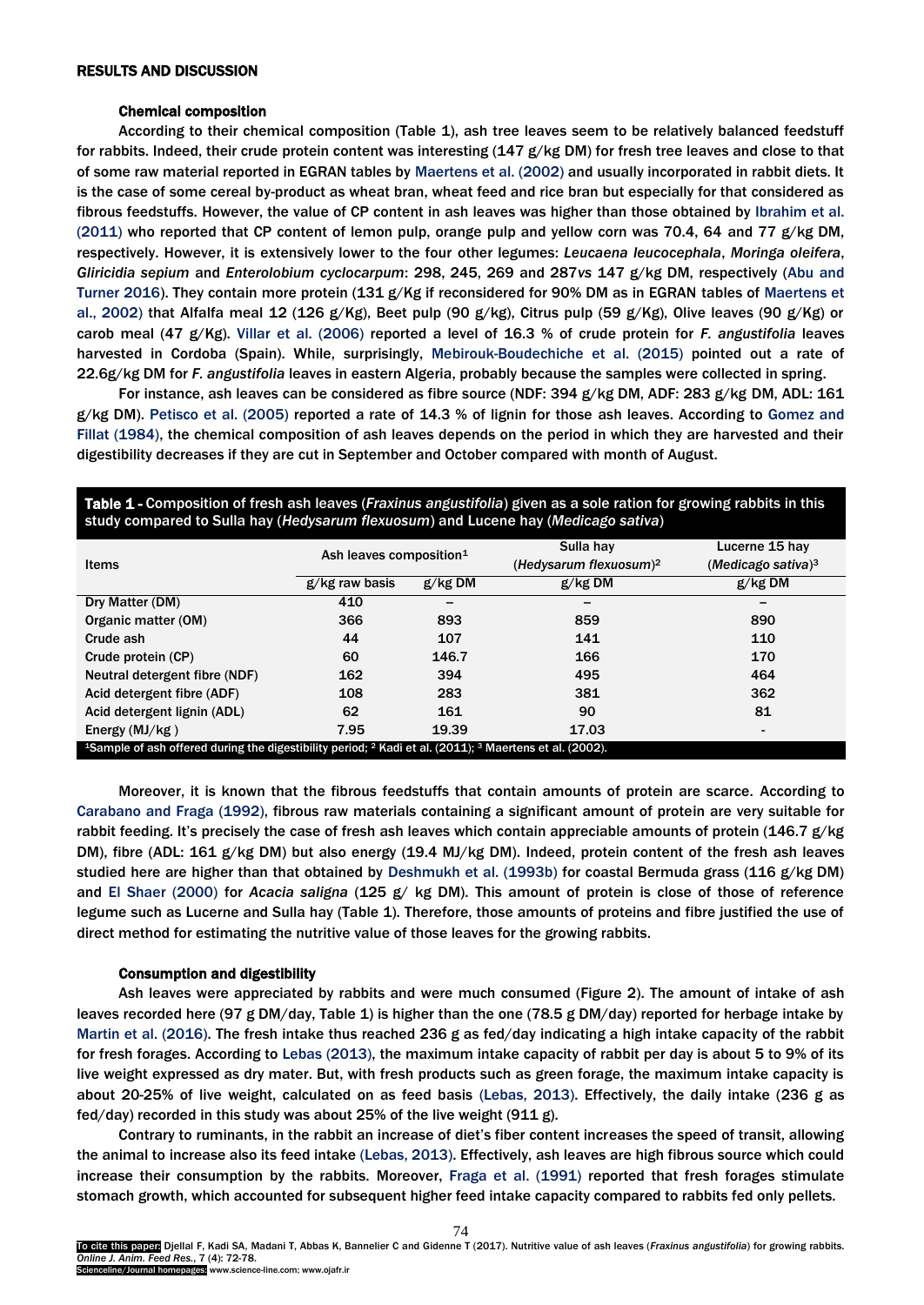According to [De Blas et al. \(1985\),](#page-6-0) the requirements in terms of Digestible Crude Protein/Digestible Energy (DCP/DE) ratio for maintenance are close to 6.8 g MJ/d. The daily average intake of DCP and DE were 9.52 g and 1.32MJ, respectively, which implies that ash leaves assure the maintenance requirements for rabbit (average daily gain of 2 g during 13 days).



The apparent digestibility coefficient of energy (Table 2) of ash leaves was 70%. It was slightly higher to the norms generally recorded with forages, which vary from 45 to 65 % [\(Villamide et al.,](#page-6-0) [2010\).](#page-6-0) The faecal digestibility of ash leaves energy was high (70%) and higher to those obtained by [Raharjo et al. \(1986\)](#page-6-0) for all the species they studied. The energy of those leaves was much better digested than that (51.6%) of a fresh legume as Sulla felexuosa (*Hedysarum flesuousm*, [Kadi et al., 2012\).](#page-6-0) This digestibility coefficient of energy is also higher than that reported by [Perez \(1994\)](#page-6-0) who obtained a coefficient ranged from 42.5 to 58.9% for twelve batches of luceme differing by their protein (16 to 26% DM) and crude fibre content.

The faecal digestibility of ash leaves protein was 67%, a classical normal value for forages. It's similar to the values obtained with direct method and reported in the bibliography for ryegrass (67 %) [\(Fernandez-Carmona et al.](#page-6-0), [2001\);](#page-6-0) but slightly higher than that of Lucerne (64%) [\(Fernandez-Carmona et al.](#page-6-0), 1998) or Sulla flexuosa (64%) [\(Kadi et al., 2012\)](#page-6-0) and slightly lower than that of *Leucaena leucocephala* leaves (75.9%) [\(Raharjo et al.,](#page-6-0) 1986). NDF and ADF digestibility were high (59%) probably due to a high level of digestible fibres such as pectins [\(Gidenne et](#page-6-0)  [al., 2010\).](#page-6-0)

A slight live weight loss during the digestibility trial is recorded (Table 2) as often observed in the first weeks of several studies [\(Raharjo et al., 1986; Deshmukh et al., 1990; Deshmukh et al., 1993b\)](#page-6-0) when forage was fed as sole diet for rabbits. Accordingly, as reported by [Deshmukh et al. \(1990\),](#page-6-0) a minimum adaptation period of at least three weeks is necessary to rabbits when they are fed solely by forage to see a trend of increase in body weight.

| given as a sole ration for growing rabbits. |                        |           |                   |           |  |
|---------------------------------------------|------------------------|-----------|-------------------|-----------|--|
| <b>Items</b>                                | Weight and feed intake |           | Digestibility (%) |           |  |
|                                             | Mean                   | <b>SE</b> | Mean $(\%)$       | <b>SE</b> |  |
| Initial body weight (g)                     | 911                    | 52        |                   |           |  |
| Final body weight (g)                       | 903                    | 77        |                   |           |  |
| Ash leaves intake (g DM/day)                | 97                     | 04        |                   |           |  |
| Ash leaves intake (g as fed/day)            | 236                    | 10        |                   |           |  |
| Dry Matter (DM)                             |                        |           | 75                | 1.6       |  |
| Organic matter (OM)                         |                        |           | 74                | 1.6       |  |
| Crude protein (CP)                          |                        |           | 67                | 2.9       |  |
| Neutral detergent fibre (NDF)               |                        |           | 59                | 2.4       |  |
| Acid detergent fibre (ADF)                  |                        |           | 59                | 2.4       |  |
| Energy                                      |                        |           | 70                | 2.0       |  |

# Table 2 - Body weights, feed intake and digestibility coefficients of the fresh ash leaves (*Fraxinus angustifolia*)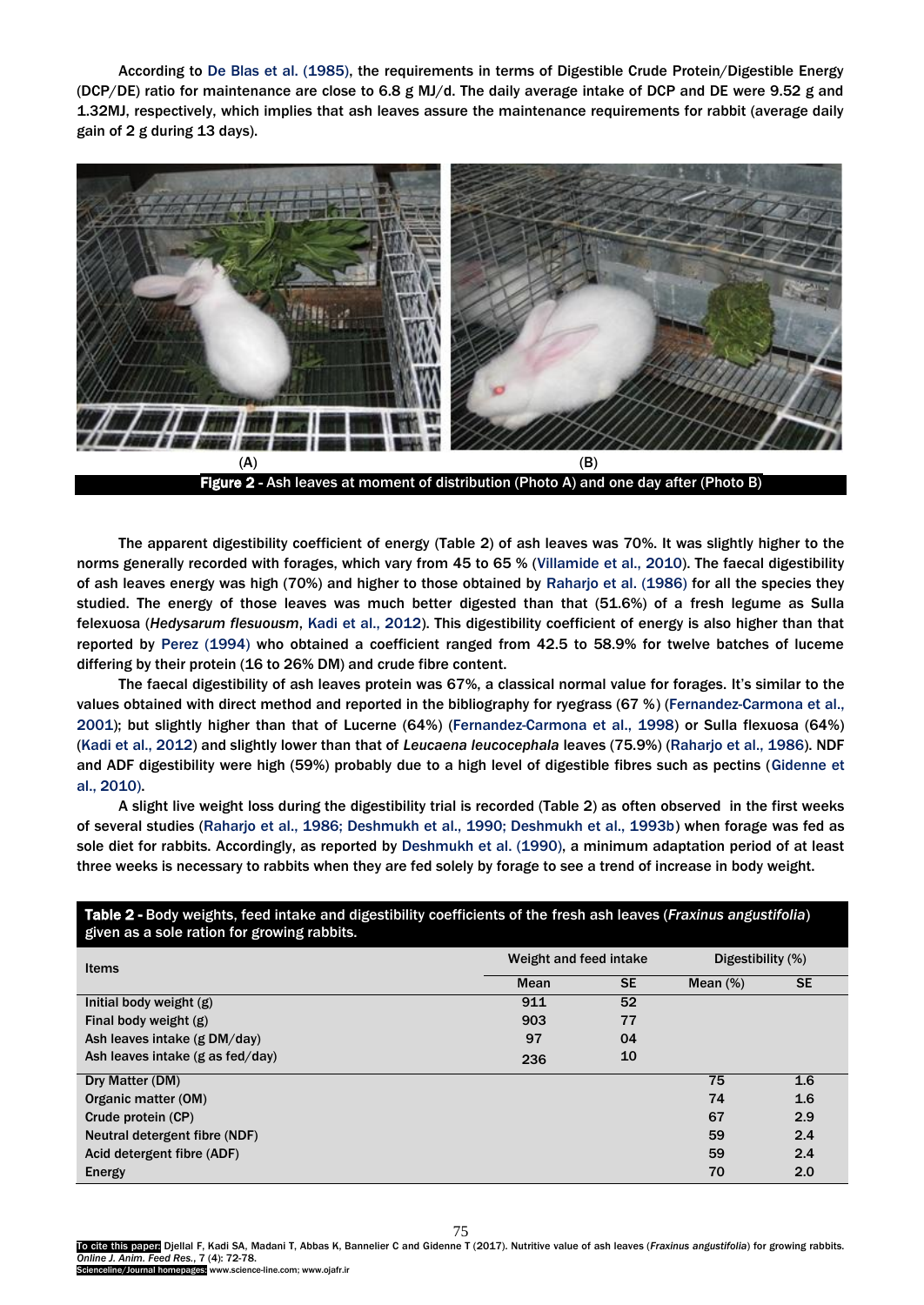# Nutritive value

The digestible energy (DE) was 13.6 MJ/kg DM. The standard error calculated by the equation proposed by [Villamide \(1996\) was 0.36 \(Table 3\). While comparing this value to those returned in the EGRAN tables \(Maertens](#page-6-0)  et [al., 2002](#page-6-0)), it appears that this value is higher to the value of oat seed, cereals by-products (gluten feed and wheat shorts) and oils meals (palm cake). Also, it is located at the neighborhood of the beet molasses and lupin.

The digestible proteins (DP) was 98.0g DP/kg DM (Table 3) with a standard error of 10.43 according to the equation of [Villamide \(1996\)](#page-6-0). The ash leaves have more digestible proteins than the sundried maize whole plant silage (44 *vs.* 98) and less that the brewer's grain (157 *vs.* 98) used like raw materials at the formulation of two complete diets by [Guermah and Maertens \(2016\)](#page-6-0).

In most publications on the rabbit nutrition, the formulation of balanced diets take into account the ratio is expressed by the report digestible proteins on the energy digestible [\(Gidenne et al., 2015\).](#page-6-0) The ratio DP/DE calculated in this study was lower to the optimum recommended by [Maertens \(1996\)](#page-6-0) and that is of 45-46 g digestible protein/1000 kcal of DE. This slightly low report (45 *vs.* 30) is assigned to digestible energy excess in relation to the quantity of digestible proteins of ash leaves.

| <b>Table 3 - Nutritive value of fresh Ash leaves (Fraxinus angustifolia)</b> |                         |           |  |  |  |
|------------------------------------------------------------------------------|-------------------------|-----------|--|--|--|
|                                                                              | Dietary nutritive value |           |  |  |  |
| Items                                                                        | Mean                    | <b>SE</b> |  |  |  |
| Digestible Energy or DE (MJ/Kg DM)                                           | 13.59                   | 0.36      |  |  |  |
| Digestible Protein or DP (g/Kg DM)                                           | 98.08                   | 4.26      |  |  |  |

# **CONCLUSION**

The nutritive value of fresh ash (*Fraxinus angustifolia*) leaves harvested at autumn season and estimated by direct method was 13.6±0.90 MJ DE/kg DM and 98.1±10.43 g DP/kg DM. The ash leaves can be considered as fibrous source for growing rabbits. They are capable of supplying the maintenance requirements and perhaps also for production after an adaptation period. Their moderate incorporation in a pelleted and balanced diet (about 20%) with a sufficient level of ingestion, those ash leaves can become a good source of fibers and energy.

Besides, those results seem interesting and must be confirmed especially by the regression method proposed by [Villamide et al. \(2001\)](#page-6-0). Moreover, the optimal incorporation level in a diet should be studied using balanced diets and measuring growth performances and health of the growing rabbits.

#### Acknowledgements

The authors thank Djebali family and Yazid Louchami who placed at their disposal the rabbitry and equipment. They also thank Muriel Segura for her assistance in biochemical analyses in INRA GePhySE laboratory (Toulouse, France).

## Author's contribution

All authors contributed equally to this work.

#### Competing interests

The authors declare that they have no competing interests.

# **REFERENCES**

- Abu OA and Turner LS (2016). Chemical Composition of Some Tropical Forages and Coefficient of Preference in Rabbits. 11<sup>th</sup> World Rabbit Congress, June, Qingdao, China, 357-360
- Acedo-Rico J, Méndez J and Santomá G (2010). Feed Manufacturing. *In: De Blas C Wiseman Journal (Eds). The Nutrition of the Rabbit. CABI Publishing. CAB International, Wallingford Oxon, UK, 200-221.*
- Ayouni K, Berboucha-Rahmani M, Kim HK, Atmani D, Verpoorte R and Choi YH. (2016). Metabolomic tool to identify antioxidant compounds of Fraxinus angustifolia leaf and stem bark extracts. Industrial Crops and Products, 88: 65-77.
- Bel[kadi](#page-6-0) H, Mezaache-Aichour S, Arrar L and Zerroug MM (2015). Antifungal activity of the methanolic extract of ash Fraxinus angustifolia. *5éme Conférence Internationale sur les Méthodes Alternatives de Protection des Plantes, 11-13 mars, 2015, Nouceau Sièle, Lille, France,* 123-126. Association Française de Protection des Plantes (AFPP).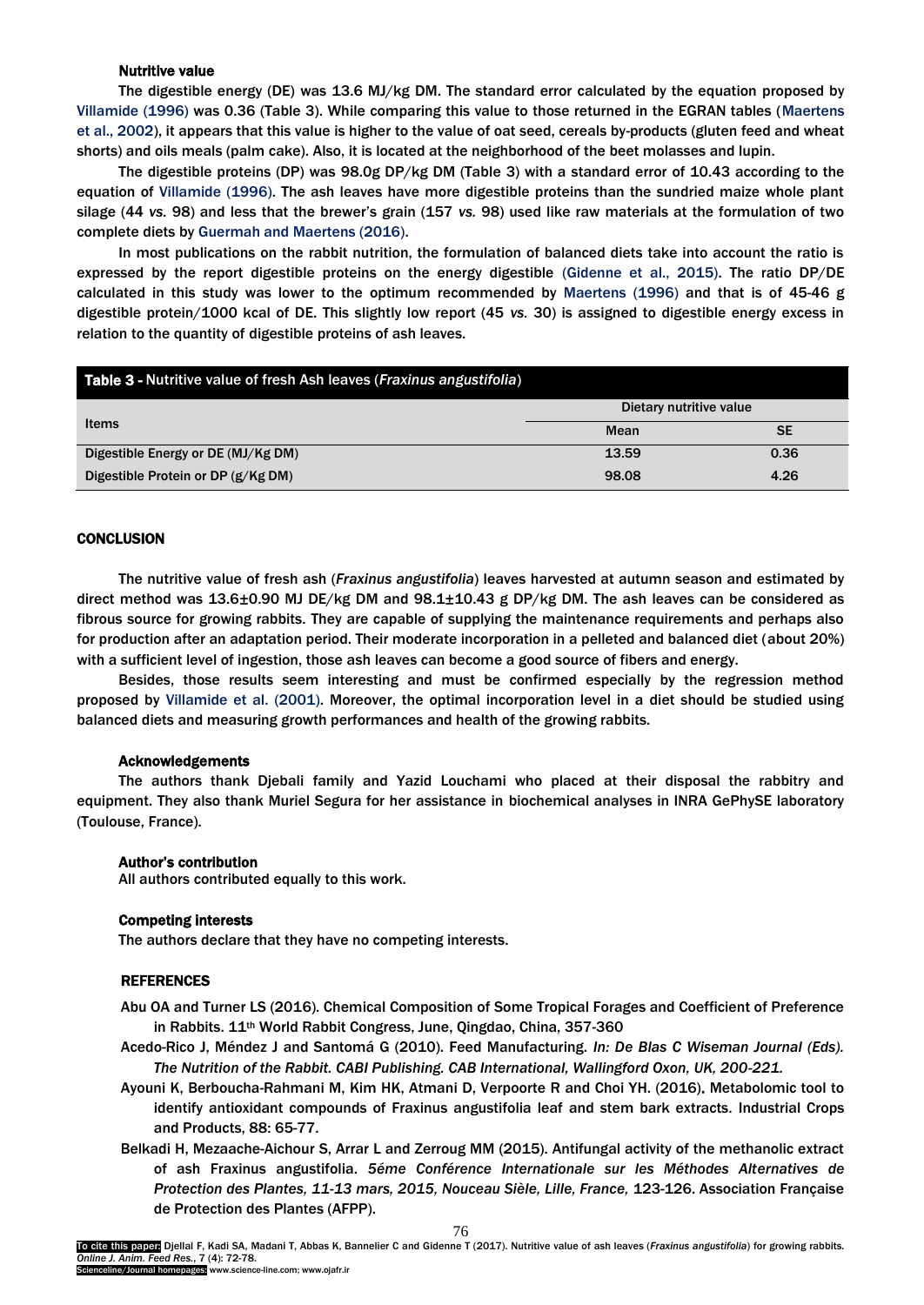- Bourbouze A (1980). L'élevage dans la montagne marocaine. Organisation de l'espace et utilisation des parcours par les éleveurs du Haut Atlas. *Institut National Agronomique & Institut Agronomique et Vétérinaire Hassan II, Paris Grignon & Rabat, 322 p.*
- Bourbouze A (2005). Stratégies des éleveurs et politiques forestières dans les montagnes méditerranéennes : du conflit à la conciliation. *In: Georgoudis A, Rosati A and Mosconi C (Eds.). Animal production and resources utilization in the Mediterranean mountain areas. E.A.A.P., Greece, 521-531.*
- Carabano R and Fraga MJ (1992). The use of local feeds for rabbits. Options Méditerranéennes, Série Séminaires, 17 : 141-158.
- Caudullo G and Houston Durrant T (2016). *Fraxinus angustifolia* in Europe: distribution, habitat, usage and threats. In: San-MiguelAyanz J, de Rigo D, Caudullo G, Houston Durrant T and Mauri A (Eds.), *European Atlas of Forest Tree Species*. [http://forest.jrc.ec.europa.eu/media/atlas/Fraxinus\\_angustifolia.pdf](http://forest.jrc.ec.europa.eu/media/atlas/Fraxinus_angustifolia.pdf)
- De Blas JC, Fraga MJ and Rodríguez JM (1985). Units for feed evaluation and requirements for commercially grown rabbits. Journal of Animal Science, 60: 1021-1028.
- Deshmukh SV, Pathak NN and Johari SB (1990). A note on the nutritional evaluation of pre-flowrering oat (Avena Sativa) forage for rabbits. Journal applied Rabbit Research, 13: 93-94.
- Deshmukh SV, Pathak NN, Randhe SR and Deahmukh SS (1993a). Voluntary intake, digestibility and nutritive value of coastal Bermuda grass (*Cynodon dactylon*) employed as sole feed for rabbits. World rabbit Science, 1: 109-111*.* <http://ojs.cc.upv.es/index.php/wrs/article/download/202/189>
- Deshmukh SV, Pathak NN, Takalikar DA and Digraskar SU (1993b). Nutritional effect of mulberry (*Morus alba*) leaves as sole ration of adult rabbits. *World Rabbit Science, 1: 67- 69.*  <http://polipapers.upv.es/index.php/wrs/article/viewFile/196/183>
- EGRAN [\(2001\).](#page-6-0) Technical note: Attempts to harmonise chemical analyses of feeds and faeces, for rabbit feed evaluation. World Rabbit Science, 9:57-64.[http://www.wrs.upv.es/files/guides/egran\\_chemical.pdf](http://www.wrs.upv.es/files/guides/egran_chemical.pdf)
- El Shaer H (2000). Utilization of *Acacia saligna* as livestock fodder in arid and semi -arid areas in Egypt. *In: Sulas L (Eds.). Legumes for Mediterranean forage crops, pastures and alternative uses. Cahier Options. Méditerranéennes,* 45: 213-217*.* <https://om.ciheam.org/om/pdf/c45/00600199.pdf>
- Fernandez-Carmona J, Bernat F, Cervera C and Pascual JJ (1998). High lucerne diets for growing rabbits. World Rabbit Science, 6: 237-240. <http://polipapers.upv.es/index.php/wrs/article/download/350/337>
- Fernandez-Carmona J, Cervera C, Moya J and. Pascual JJ [\(2001\).](#page-6-0) Feeding rey grass hay to growing rabbits, a note. World Rabbit Sciences, 9: 95-99. <http://www.polipapers.upv.es/index.php/wrs/article/viewFile/451/438>
- Fraga MJ, Ayala PP, Carabano R and De Blas JC 1991. Effect of type of fiber on the rate of passage and on the contribution of soft feces to nutrient intake of finishing rabbits. Journal of Animal Science, 69:1566- 1574
- Gidenne T, García J, Lebas F and Licois D (2010). Nutrition and Feeding Strategy: Interactions with Pathology. In: De Blas C and Wiseman Journa (Eds). The Nutrition of the Rabbit. CAB International, Wallingford Oxon, UK, 179-*199.* http://Gidenne T, Lebas F, Savietto D, Dorchies P, Duperray J, and Davoust C et al. (2015). Nutrition et Alimentation *in: Le Lapin: De la biologie à l'élevage (Gidenne T ed.), Quae publ. 137-182*
- Gomez García D and Fillat F. 1984. Utilisation du Frêne comme arbre fourrager dans les Pyrénées de Huesca. Ecologie des milieux montagnards et de haute altitude : documents d'écologie pyrénéenne, vol. III-IV : 481-489. [http://digital.csic.es/bitstream/10261/108388/1/Gomez\\_utilisation\\_frene\\_1984.pdf](http://digital.csic.es/bitstream/10261/108388/1/Gomez_utilisation_frene_1984.pdf)
- Guermah H and Maertens L. (2016). Feeding value of brewer's grain and maize silage for rabbits. 11th World Rabbit Congress, 2016 June, Qingdao, China, 397-400
- Ibrahim MR, El-Banna HM, Omara II and Marwa AS [\(2011\).](#page-6-0) Evaluation of Nutritive Value of Some Citrus Pulp as Feedstuffs in Rabbit Diets. Pakistan Journal of Nutrition, 10 (7): 667-674.
- [Kadi](#page-6-0) SA (2012). Alimentation de lapin de chair : Valorisation de sources de fibres disponible en Algérie. Thèse de doctorat, Université Mouloud Mammeri de Tizi-Ouzou (Algérie), 143 p. [https://tel.archives](https://tel.archives-ouvertes.fr/tel-01184579/document)[ouvertes.fr/tel-01184579/document](https://tel.archives-ouvertes.fr/tel-01184579/document)
- [Kadi](#page-6-0) SA, Belaidi-Gater N, Oudai H, Bannelier C and Berchiche M and Gidenne T. (2012). Nutritive value of fresh Sulla (*Hedysarum flexuosum)* as a sole feed for growing rabbits. In Proceding 10th World Rabbit Congress, 2012 September, Sharm El-Sheikh, Egypt, 507-511. [https://world-rabbit-science.com/WRSA-](https://world-rabbit-science.com/WRSA-Proceedings/Congress-2012-Egypt/Papers/03-Nutrition/N-Kadi-01.pdf)[Proceedings/Congress-2012-Egypt/Papers/03-Nutrition/N-](https://world-rabbit-science.com/WRSA-Proceedings/Congress-2012-Egypt/Papers/03-Nutrition/N-Kadi-01.pdf)[Kadi](#page-6-0)[-01.pdf](https://world-rabbit-science.com/WRSA-Proceedings/Congress-2012-Egypt/Papers/03-Nutrition/N-Kadi-01.pdf)
- [Kadi](#page-6-0) SA, Guermah H, Bannelier C, Berchiche M and Gidenne T ([2011\).](#page-6-0) Nutritive value of sun-dried Sulla (Hedysarum flexuosum), and its effect on performance and carcass characteristics of the growing rabbit. World Rabbit Science, 19:151-159. <http://ojs.cc.upv.es/index.php/wrs/article/download/848/931>
- [Kadi](#page-6-0) SA and Zirmi-Zembri N. (2016). Valeur nutritive des ressources fourragères utilisées en Algérie. 2- Les arbres et arbustes fourragers; Livestock Research for Rural Development. Vol. 28:146. <http://www.lrrd.org/lrrd28/8/vanh28146.html>